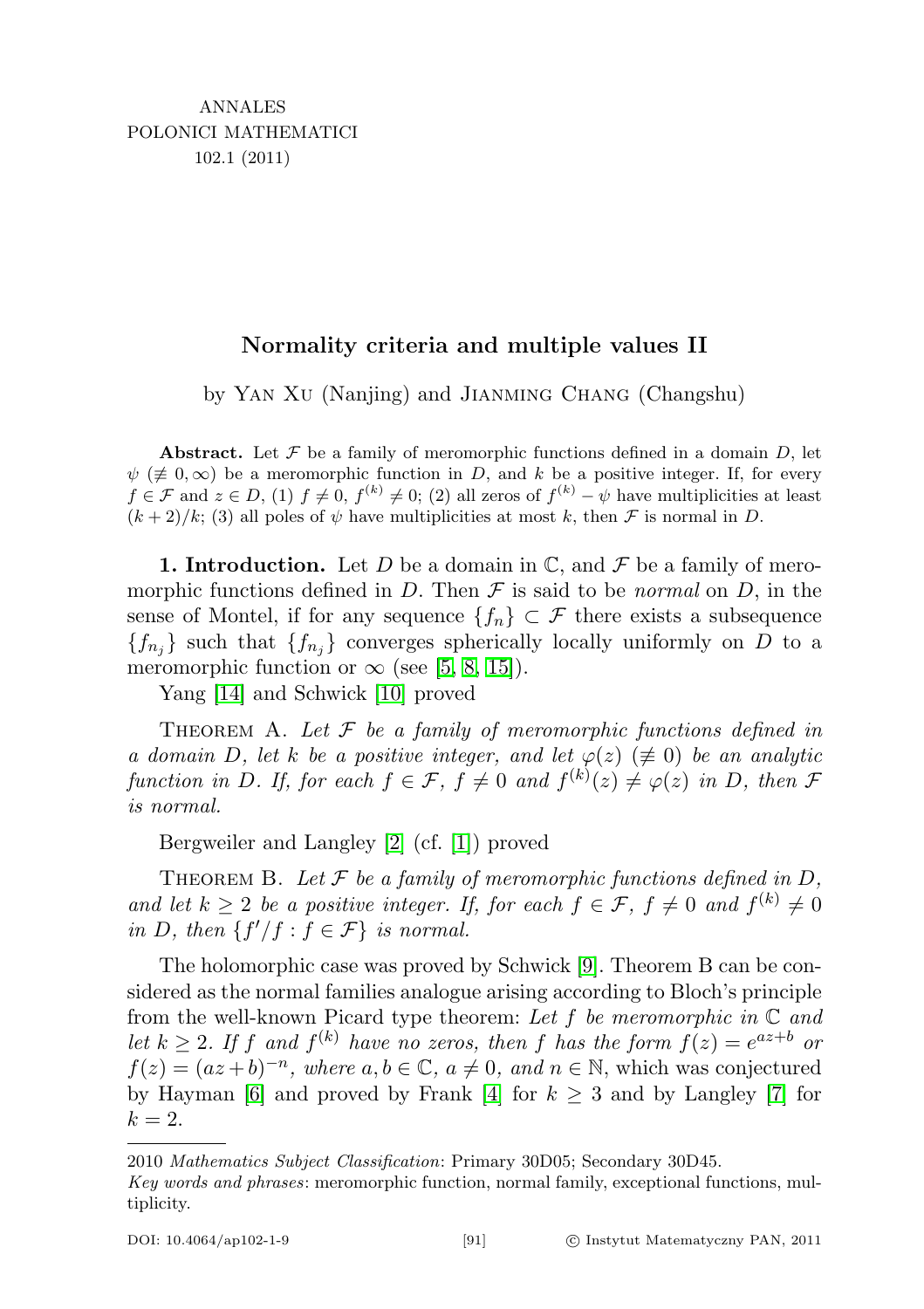Let  $D = \{z : |z| < 1\}$  and  $\mathcal{F} = \{f_n(z) = nz\}$ . Noting that  $f'_n/f_n = 1/z$ for each n,  $\{f'_n/f_n\}$  is obviously normal in D, but  $\mathcal F$  is not normal in D. So the normality of  $\{f'/f : f \in \mathcal{F}\}\)$  does not imply that of  $\mathcal{F}$ .

In [\[12\]](#page-8-3) (cf. [\[3,](#page-7-8) [11\]](#page-8-4)), we showed the following result

THEOREM C. Let  $\mathcal F$  be a family of meromorphic functions defined in a domain D, let  $\psi$  ( $\neq$  0) be a holomorphic function in D, and k be a positive integer. If, for each  $f \in \mathcal{F}$ ,

(a)  $f \neq 0$  and  $f^{(k)} \neq 0$  in D;

(b) all zeros of  $f^{(k)}(z) - \psi(z)$  have multiplicities at least  $(k+2)/k$  in D,

then  $F$  is normal.

REMARK 1. In fact,  $(k+2)/k = 3$  for the case  $k = 1$ , and  $1 < (k+2)/k$  $< 2$  for the case  $k \geq 2$ . The number  $(k+2)/k$  in Theorem C is sharp, which can be seen from two examples in [\[3\]](#page-7-8).

It is natural to ask: does Theorem C hold if we only assume that  $\psi(z)$  is meromorphic? In this paper, we prove the following result.

THEOREM 1. Let  $\mathcal F$  be a family of meromorphic functions defined in a domain  $D \subset \mathbb{C}$ , let k be a positive integer, and let  $\psi \neq \infty$ ) be a nonvanishing meromorphic function in D. If, for each  $f \in \mathcal{F}$ ,

- (1)  $f \neq 0$  and  $f^{(k)} \neq 0$  in D,
- (2) all zeros of  $f^{(k)}(z) \psi(z)$  have multiplicities at least  $(k+2)/k$  in D,
- (3) all poles of  $\psi$  have multiplicities at most k in D,

then  $F$  is normal.

REMARK 2. The following example shows that condition (3) in Theorem 1 cannot be omitted.

EXAMPLE 1. Let 
$$
k \in \mathbb{N}
$$
,  $D = \{z : |z| < 1\}$ ,  $\psi(z) = 1/z^{k+1}$ , and  

$$
\mathcal{F} = \left\{ f_n(z) = \frac{1}{nz} : z \in D \right\}.
$$

Clearly,  $f_n(z) \neq 0$  and  $f_n^{(k)}(z) = (-1)^k k! / (nz^{k+1}) \neq 0$ . We also have

$$
f_n^{(k)}(z) - \psi(z) = \left(\frac{(-1)^k k!}{n} - 1\right) \frac{1}{z^{k+1}} \neq 0.
$$

Thus conditions (1) and (2) in Theorem 1 are satisfied. But  $\mathcal F$  is not normal in D.

Since normality is a local property, combining Theorems C and 1 we obtain the following theorem.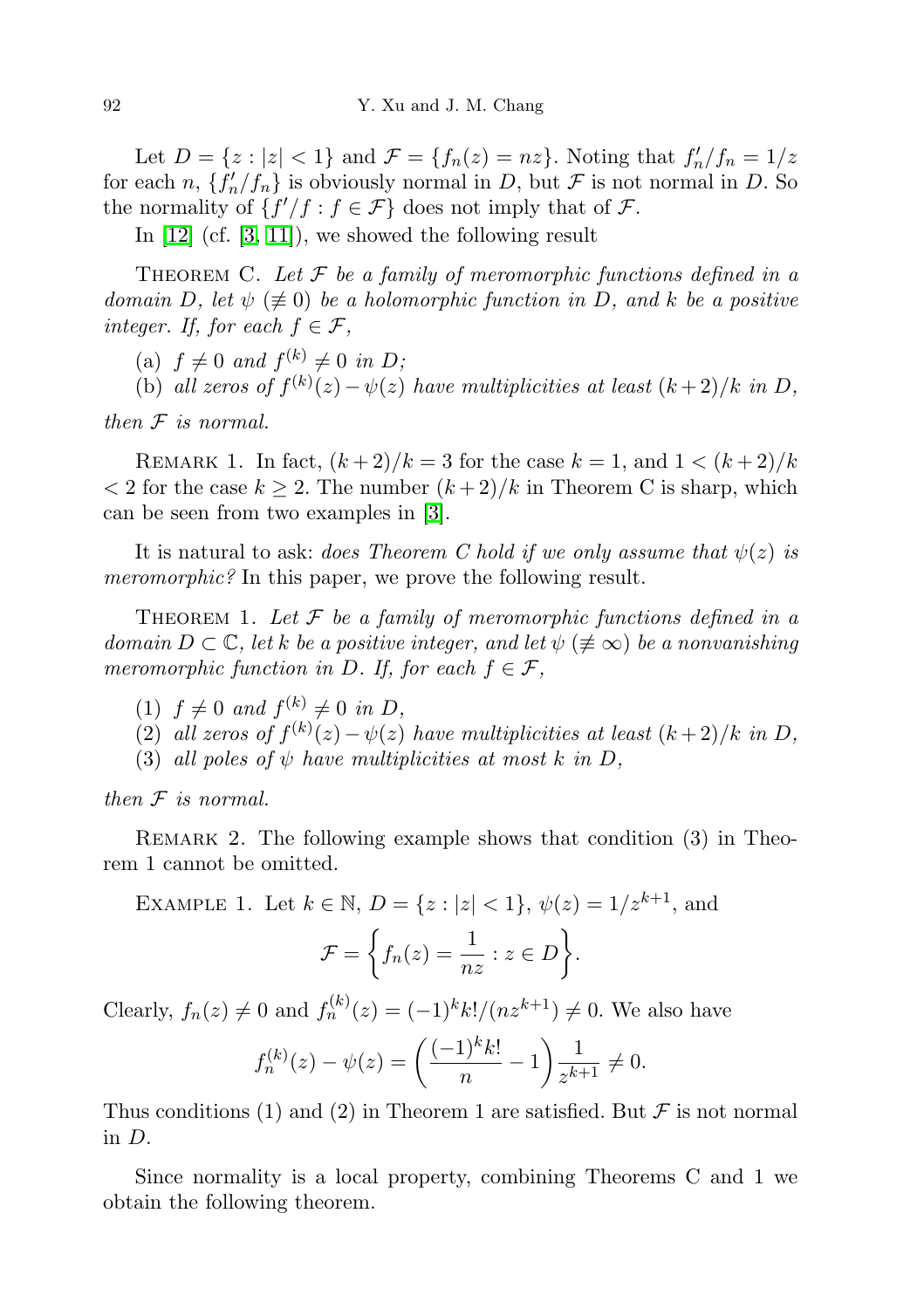THEOREM 2. Let  $\mathcal F$  be a family of meromorphic functions defined in a domain  $D \subset \mathbb{C}$ , let k be a positive integer, and let  $\psi \neq 0, \infty$  be a meromorphic function in D. If, for each  $f \in \mathcal{F}$ ,

- (1)  $f \neq 0$  and  $f^{(k)} \neq 0$  in D,
- (2) all zeros of  $f^{(k)}(z)-\psi(z)$  have multiplicities at least  $(k+2)/k$  in D,
- (3) all poles of  $\psi$  have multiplicities at most k in D,

then  $F$  is normal.

2. Lemmas. The following is a local version of Zalcman's lemma due to Xue and Pang  $[13]$  (cf.  $[16]$ ).

LEMMA 1. Let  $\mathcal F$  be a family of functions meromorphic in a domain  $D$ such that  $f \neq 0$  for each  $f \in \mathcal{F}$ . If  $\mathcal F$  is not normal at  $z_0 \in D$ , then, for each  $\alpha \geq 0$ , there exist a sequence of points  $z_n \in D$ ,  $z_n \to z_0$ , a sequence of positive numbers  $\rho_n \to 0$ , and a sequence of functions  $f_n \in \mathcal{F}$  such that

$$
g_n(\zeta) = \frac{f_n(z_n + \rho_n \zeta)}{\rho_n^{\alpha}} \to g(\zeta)
$$

locally uniformly with respect to the spherical metric, where g is a nonconstant meromorphic function on C.

LEMMA 2. Let k, l be two integers with  $k \geq l \geq 0$ . Then there does not exist any rational function f such that  $f \neq 0$ ,  $f^{(k)} \neq 0$ , and all zeros of  $f^{(k)}(z) - 1/(z - \alpha)^l$  have multiplicity at least  $(k + 2)/k$  in  $\mathbb{C}$ , where  $\alpha$  is a complex number.

*Proof.* Suppose that such a rational function f exists. Since  $f \neq 0$  and  $f^{(k)} \neq 0$ , we see that f is a nonpolynomial rational function and has the form

$$
f(z) = \frac{A}{(z - z_1)^{m_1} \cdots (z - z_t)^{m_t}},
$$

where  $A \neq 0$  is a constant, and  $m_1, \ldots, m_t$  are positive integers. Using the results of Frank [\[4\]](#page-7-6) for  $k \geq 3$  and Langley [\[7\]](#page-7-7) for  $k = 2$ , we know that f has the form

$$
(1) \t\t f(z) = \frac{A}{(z - z_1)^m}
$$

for  $k \geq 2$ . Set  $m = m_1 + \cdots + m_t$ . Then

$$
f'(z) = \frac{-A(mz^{t-1} + b_{t-2}z^{t-2} + \dots + b_0)}{(z-z_1)^{m_1+1}\dots(z-z_t)^{m_t+1}},
$$

where  $b_{t-2}, \ldots, b_0$  are constants. In view of  $f' \neq 0$ , we get  $t = 1$ . It follows that f also has the form (1) for  $k = 1$ . Thus

(2) 
$$
f^{(k)}(z) = \frac{B}{(z - z_1)^{m+k}},
$$

where  $m$  is a positive integer.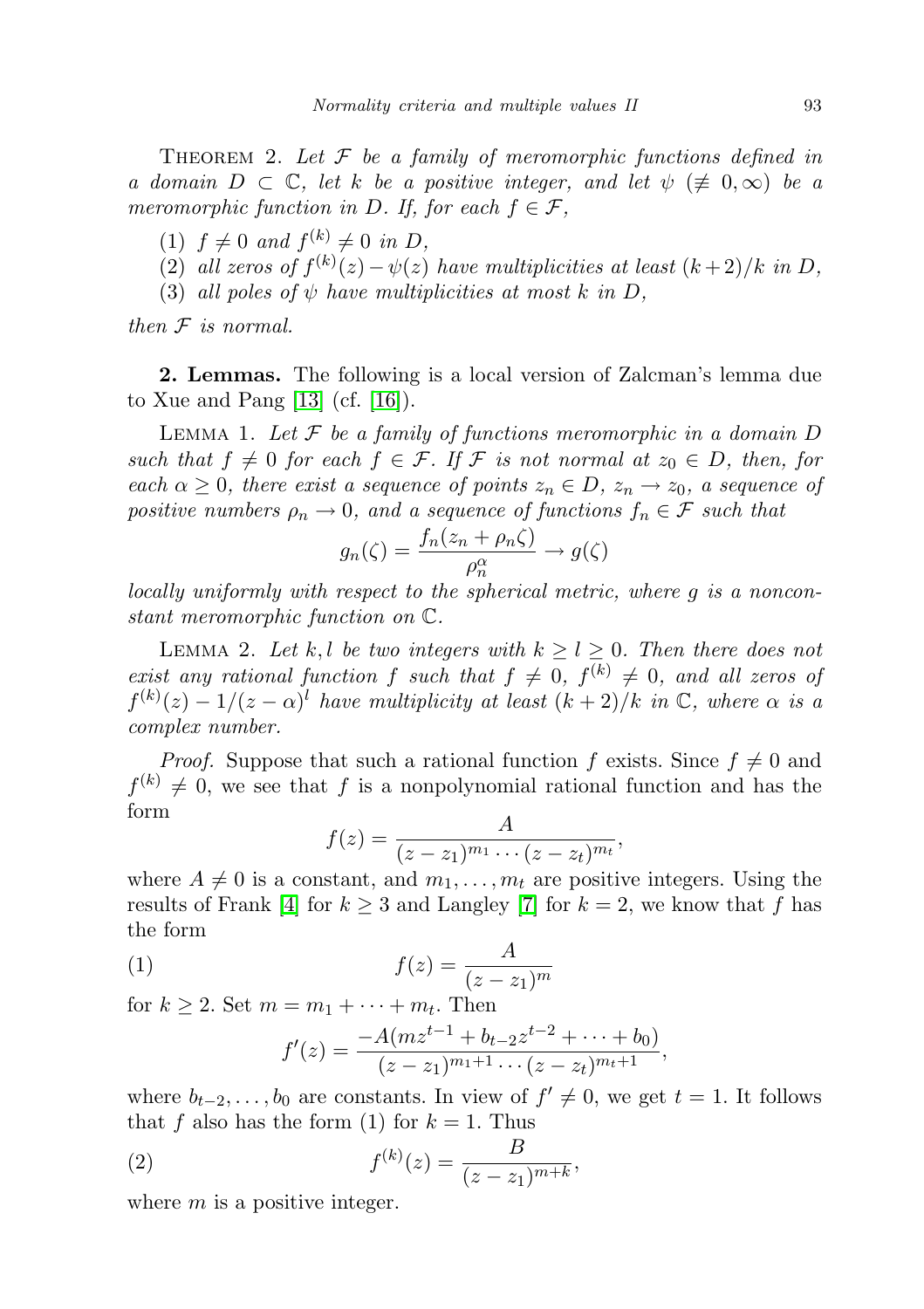For  $l = 0$ , we know that

$$
f^{(k)}(z) - \frac{1}{(z-\alpha)^l} = f^{(k)}(z) - 1 = \frac{B - (z - z_1)^{m+k}}{(z - z_1)^{m+k}}
$$

has only simple zeros, a contradiction.

Next we consider the case  $l \geq 1$ . If  $\alpha = z_1$ , then

$$
f^{(k)}(z) - \frac{1}{(z-\alpha)^l} = \frac{B - (z-z_1)^{m+k-l}}{(z-z_1)^{m+k}},
$$

and thus  $f^{(k)}(z) - 1/(z - \alpha)^l$  has only simple zeros, a contradiction. Thus  $\alpha \neq z_1$ .

Since

(3) 
$$
f^{(k)}(z) - \frac{1}{(z-\alpha)^l} = \frac{B(z-\alpha)^l - (z-z_1)^{m+k}}{(z-z_1)^{m+k}(z-\alpha)^l},
$$

there exists a point  $z_0$  such that  $f^{(k)}(z_0) - 1/(z_0 - \alpha)^l = 0$ . As all zeros of  $f^{(k)}(z) - 1/(z - \alpha)^l$  have multiplicity at least  $(k+2)/k$ , we see from (3) that

(4) 
$$
B(z_0 - \alpha)^l - (z_0 - z_1)^{m+k} = 0,
$$

(5) 
$$
lB(z_0 - \alpha)^{l-1} - (m+k)(z_0 - z_1)^{m+k-1} = 0.
$$

Solving (4) and (5) for  $z_0$ , we obtain

$$
z_0 = \frac{(m+k)\alpha - l z_1}{m+k-l},
$$

which implies that  $f^{(k)}(z) - 1/(z - \alpha)^l$  has only one zero  $z_0$  as above. Thus

.

(6) 
$$
(z-z_1)^{m+k} - B(z-\alpha)^l = \left(z - \frac{(m+k)\alpha - lz_1}{m+k-l}\right)^{m+k}
$$

If  $l < k$ , then equating the coefficients of  $z^{m+k-1}$  in (6), we get

$$
z_1 = \frac{(m+k)\alpha - l z_1}{m+k-l},
$$

and so  $\alpha = z_1$ , a contradiction.

Therefore  $l = k$ , and (6) can be written as

(7) 
$$
(z-z_1)^{m+k} - B(z-\alpha)^k = \left(z - \frac{(m+k)\alpha - kz_1}{m}\right)^{m+k}.
$$

For  $m \geq 2$ , equating the coefficients of  $z^{m+k-1}$  in (7), we also deduce that  $\alpha = z_1$ , a contradiction. For  $m = 1$ , by (7), we have

(8) 
$$
(z-z_1)^{k+1} - B(z-\alpha)^k = [z - (k+1)\alpha + kz_1]^{k+1}.
$$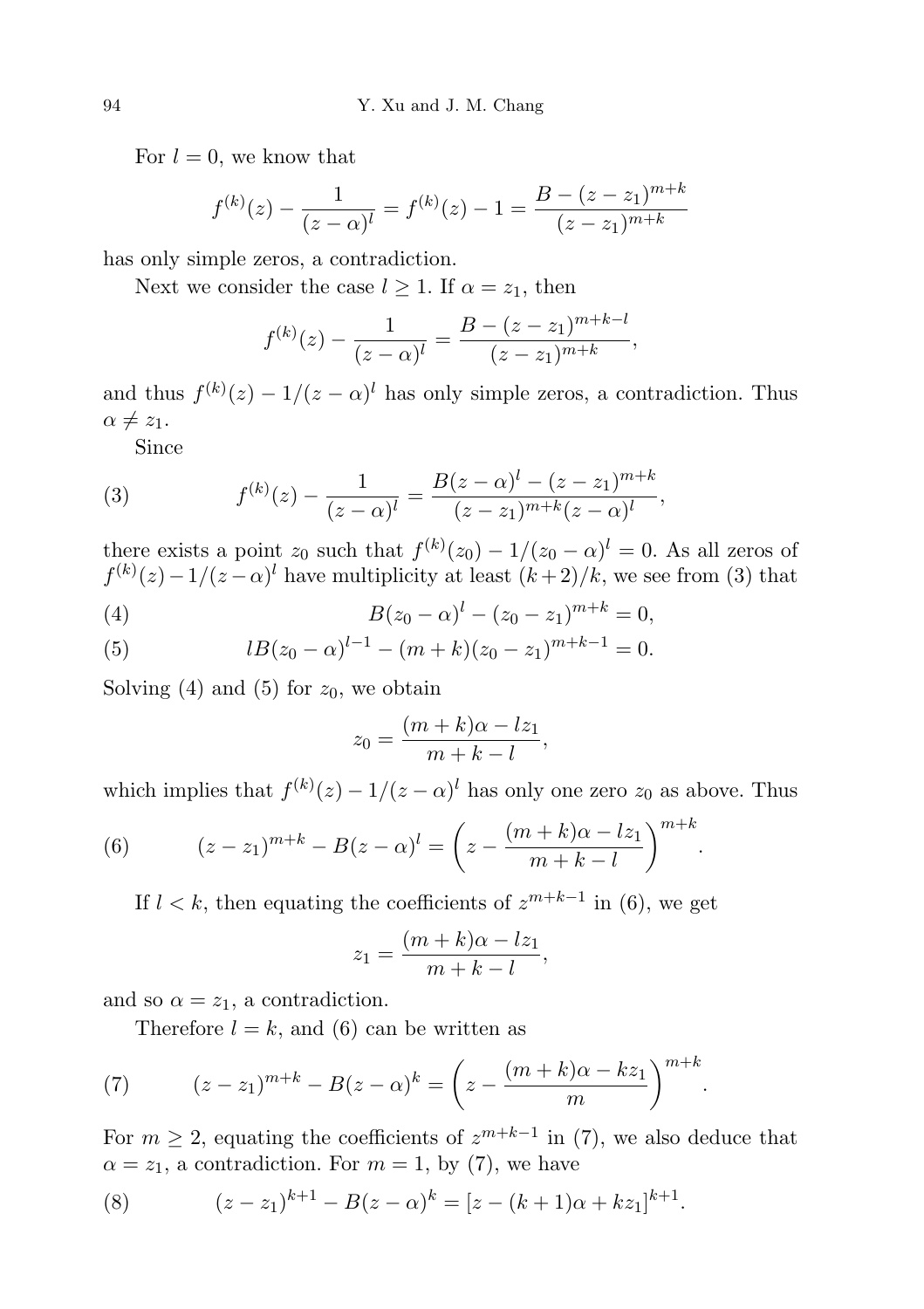Equating the coefficients of  $z^k$  and  $z^{k-1}$  in (8), we get

(9) 
$$
(k+1)z_1 + B = (k+1)[(k+1)\alpha - kz_1],
$$

(10) 
$$
{\binom{k+1}{2}} z_1^2 + k\alpha B = {\binom{k+1}{2}}[(k+1)\alpha - kz_1]^2.
$$

From (9), we have  $B = (k+1)^2(\alpha - z_1)$ . Substituting this in (10) gives  $(k^2 - 1)(\alpha - z_1)^2 = 0.$ 

Noting  $\alpha \neq z_1$ , we obtain  $k = l = 1$ . Then we conclude from (3) and (6) that  $f'(z) - 1/(z - \alpha)$  has one zero with multiplicity 2. But this contradicts the assumption that all zeros of  $f'(z) - 1/(z - \alpha)$  have multiplicity at least  $(k+2)/k = 3$  (here  $k = l = 1$ ). Lemma 2 is proved.

We shall use the standard notation of value distribution theory (see [\[5,](#page-7-0) [15\]](#page-8-0)):  $T(r, f), m(r, f), N(r, f), \overline{N}(r, f), \ldots$  We denote by  $S(r, f)$  any function satisfying

$$
S(r,f) = o\{T(r,f)\}\
$$

as  $r \to \infty$ , possibly outside a set of finite measure.

LEMMA 3. Let k be a positive integer, let  $\mathcal{F} = \{f_n\}$  be a family of meromorphic functions defined in a domain D, and let  $\varphi_n(z)$  be a sequence of holomorphic functions on D such that  $\varphi_n \to \varphi$  locally uniformly on D, where  $\varphi(z)$  ( $\neq 0$ ) is holomorphic on D. If  $f_n \neq 0$ ,  $f_n^{(k)} \neq 0$ , and all zeros of  $f_n^{(k)} - \varphi_n$  have multiplicity at least  $(k+2)/k$ , then  ${\mathcal F}$  is normal in  $D$ .

*Proof.* Suppose that F is not normal at  $z_0 \in D$ . By Lemma 1, there exist a sequence of functions  $f_n \in \mathcal{F}$ , a sequence of complex numbers  $z_n \to z_0$ and a sequence of positive numbers  $\rho_n \to 0$  such that

$$
g_n(\zeta) = \frac{f_n(z_n + \rho_n \zeta)}{\rho_n^k} \to g(\zeta)
$$

spherically uniformly on compact subsets of  $\mathbb{C}$ , where  $g(\zeta)$  is a nonconstant meromorphic function on  $\mathbb C$ . Hurwitz's theorem implies that  $q(\zeta) \neq 0$ .

We see that

(11) 
$$
g_n^{(k)}(\zeta) = f_n^{(k)}(z_n + \rho_n \zeta) \to g^{(k)}(\zeta)
$$

spherically uniformly on every compact subset of  $\mathbb C$  which contains no pole of  $g(\zeta)$ . From (11), we know that either  $g^{(k)} \neq 0$  or  $g^{(k)} \equiv 0$  for any  $\zeta \in \mathbb{C}$ that is not a pole of  $g(\zeta)$ . Clearly, these also hold for all  $\zeta \in \mathbb{C}$ . If  $g^{(k)} \equiv 0$ , we deduce that g is a nonzero constant since  $g \neq 0$ , a contradiction. Therefore  $g^{(k)} \neq 0.$ 

Since

$$
g_n^{(k)}(\zeta) - \varphi_n(z_n + \rho_n \zeta) = f_n^{(k)}(z_n + \rho_n \zeta) - \varphi_n(z_n + \rho_n \zeta) \to g^{(k)}(\zeta) - \varphi(z_0),
$$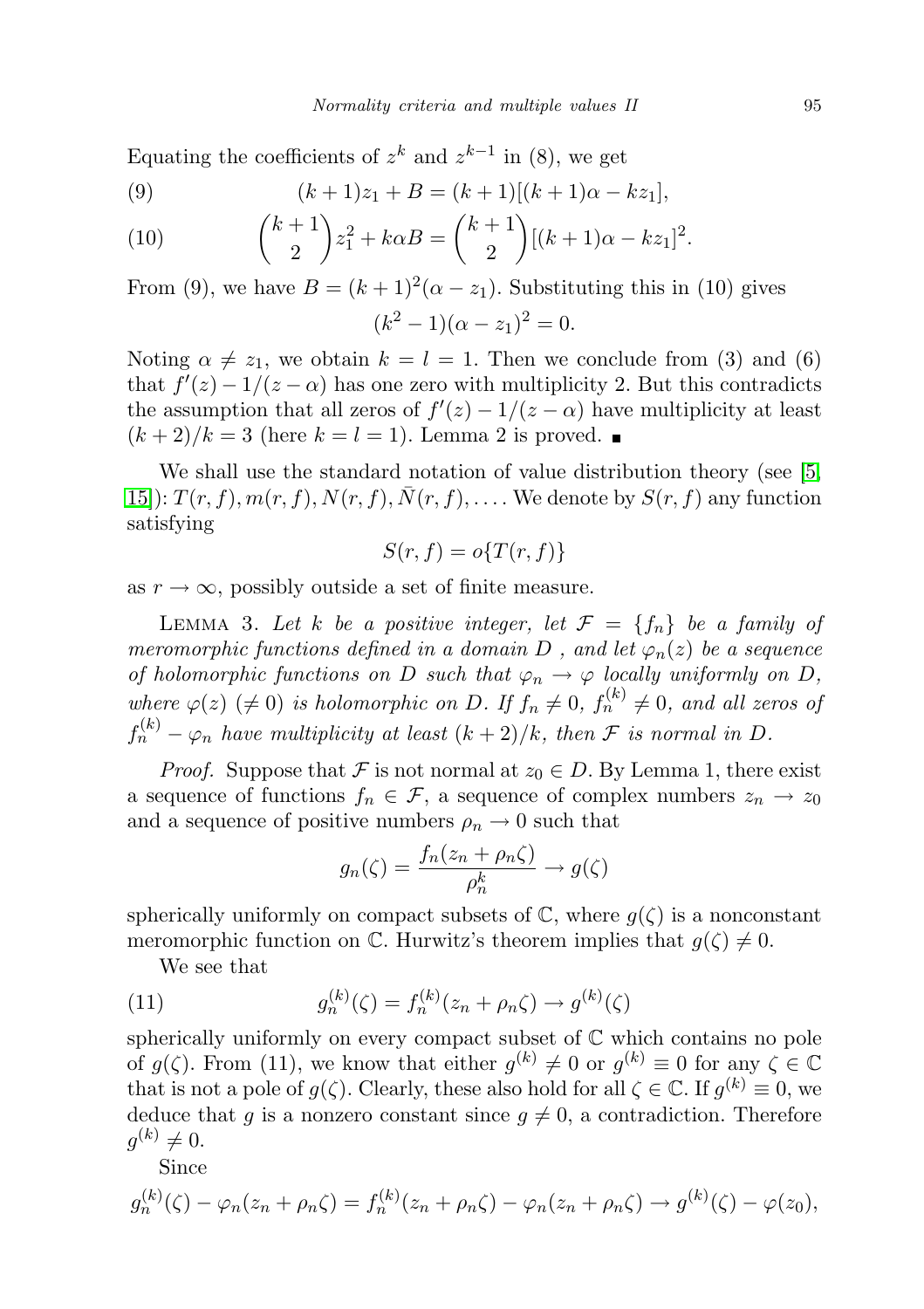Hurwitz's theorem implies that all zeros of  $g^{(k)}(\zeta) - \varphi(z_0)$  have multiplicities at least  $(k+2)/k$ . It follows from Lemma 2 (for  $l = 0$ ) that g must be transcendental.

By Nevanlinna's first and second fundamental theorems, we have

$$
T(r, g^{(k)}) \leq \bar{N}(r, g^{(k)}) + \bar{N}\left(r, \frac{1}{g^{(k)}}\right) + \bar{N}\left(r, \frac{1}{g^{(k)} - \varphi(z_0)}\right) + S(r, g^{(k)})
$$
  
\n
$$
\leq \frac{1}{k+1} N(r, g^{(k)}) + \frac{k}{k+2} N\left(r, \frac{1}{g^{(k)} - \varphi(z_0)}\right) + S(r, g^{(k)})
$$
  
\n
$$
\leq \frac{1}{k+1} T(r, g^{(k)}) + \frac{k}{k+2} T\left(r, \frac{1}{g^{(k)} - \varphi(z_0)}\right) + S(r, g^{(k)})
$$
  
\n
$$
\leq \frac{k^2 + 2k + 2}{k^2 + 3k + 2} T(r, g^{(k)}) + S(r, g^{(k)}),
$$

a contradiction. Lemma 3 is proved.

3. Proof of Theorem 1. Without loss of generality, we may assume  $D = \Delta = \{z : |z| < 1\}$ , and

$$
\psi(z) = \frac{\varphi(z)}{z^l} \quad (z \in \Delta),
$$

where l is a positive integer with  $l \leq k$ ,  $\varphi(0) = 1$ ,  $\varphi(z) \neq 0$ ,  $\infty$  on  $\Delta' =$  ${z : 0 < |z| < 1}$ . By Theorem C, it is enough to show that F is normal at  $z=0.$ 

Suppose that F is not normal at  $z = 0$ . By Lemma 1 (with  $\alpha = k - l$ ), there exist a sequence of functions  $f_n \in \mathcal{F}$ , a sequence of complex numbers  $z_n \to 0$  and a sequence of positive numbers  $\rho_n \to 0$  such that

(12) 
$$
F_n(\zeta) = \frac{f_n(z_n + \rho_n \zeta)}{\rho_n^{k-l}} \to F(\zeta)
$$

spherically uniformly on compact subsets of  $\mathbb{C}$ , where  $F(\zeta)$  is a nonconstant meromorphic function on  $\mathbb{C}$ . By Hurwitz's theorem,  $F(\zeta) \neq 0$ .

Obviously, on every compact subsets of C which contains no poles of  $F(\zeta),$ 

$$
F_n^{(k)}(\zeta) = \rho_n^l f_n^{(k)}(z_n + \rho_n \zeta) \to F^{(k)}(\zeta).
$$

Since  $f_n^{(k)}(z_n + \rho_n \zeta) \neq 0$ , we see that either  $F^{(k)}(\zeta) \neq 0$  or  $F^{(k)}(\zeta) \equiv 0$  for any  $\zeta \in \mathbb{C}$  that is not a pole of  $F(\zeta)$ . Obviously, these also hold for all  $\zeta \in \mathbb{C}$ . If  $F^{(k)}(\zeta) \equiv 0$ , then  $F(\zeta)$  is a polynomial of degree at most  $k-1$ , but this contradicts the fact that  $F(\zeta) \neq 0$  and  $F(\zeta)$  is nonconstant. So  $F^{(k)}(\zeta) \neq 0$ .

We distinguish the following two cases.

CASE 1:  $z_n/\rho_n \to \infty$ . Set  $g_n(\zeta) = z_n^{l-k} f_n(z_n(1+\zeta)).$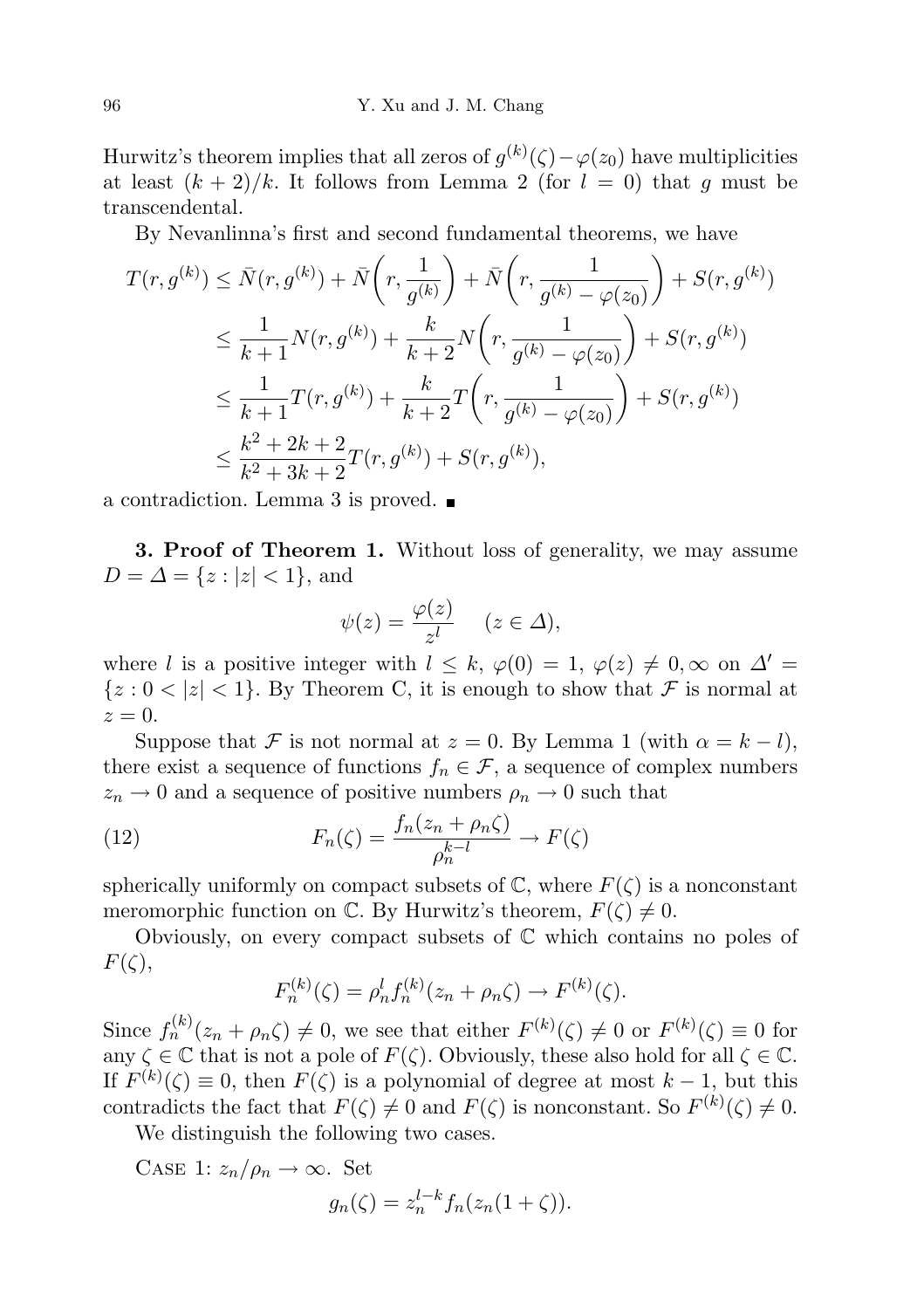Clearly,  $g_n \neq 0$  and  $g_n^{(k)} \neq 0$ . Since

$$
g_n^{(k)}(\zeta) - \frac{\varphi_n(z_n(1+\zeta))}{(1+\zeta)^l} = z_n^l \left[ f_n^{(k)}(z_n(1+\zeta)) - \frac{\varphi(z_n(1+\zeta))}{(z_n(1+\zeta))^l} \right]
$$
  
=  $z_n^l [f_n^{(k)}(z_n(1+\zeta)) - \psi(z_n(1+\zeta))],$ 

by the assumption of theorem, all zeros of  $g_n^{(k)}(\zeta) - \varphi(z_n(1+\zeta))/(1+\zeta)^l$  have multiplicity at least  $(k+2)/k$  in  $\Delta$ . On the other hand,  $\varphi(z_n(1+\zeta))/(1+\zeta)^l$ is holomorphic in  $\Delta$  for each n, and

$$
\frac{\varphi(z_n(1+\zeta))}{(1+\zeta)^l} \to \frac{1}{(1+\zeta)^l} \; (\neq 0)
$$

for  $\zeta \in \Delta$ . Then, by Lemma 3,  $\{g_n\}$  is normal in  $\Delta$ .

Hence, we can find a subsequence  ${g_{n_j}} \subset {g_n}$  and a function g such that

(13) 
$$
g_{n_j}(\zeta) = z_{n_j}^{l-k} f_{n_j}(z_{n_j}(1+\zeta)) \to g(\zeta)
$$

spherically locally uniformly on  $\Delta$ .

If  $g(0) \neq \infty$ , from (12) and (13), and noting  $z_n/\rho_n \to \infty$ , we have

(14) 
$$
F^{(k-l)}(\zeta) = \lim_{j \to \infty} f_{n_j}^{(k-l)}(z_{n_j} + \rho_{n_j} \zeta) = \lim_{j \to \infty} f_{n_j}^{(k-l)} \left( z_{n_j} + z_{n_j} \left( \frac{\rho_{n_j}}{z_{n_j}} \zeta \right) \right)
$$

$$
= \lim_{j \to \infty} g_{n_j}^{(k-l)} \left( \frac{\rho_{n_j}}{z_{n_j}} \zeta \right) = g^{(k-l)}(0).
$$

It follows from (14) that  $F^{(k-l)}(\zeta)$  must be a finite constant, and then  $F(\zeta)$  is a polynomial. But this is impossible since  $F(\zeta)$  is nonconstant and  $F(\zeta) \neq 0$ .

If  $g(0) = \infty$ , then

$$
g_{n_j}\left(\frac{\rho_{n_j}}{z_{n_j}}\zeta\right) = z_{n_j}^{l-k}f_{n_j}(z_{n_j} + \rho_{n_j}\zeta) \to g(0) = \infty,
$$

and hence

$$
F(\zeta) = \lim_{j \to \infty} \frac{f_{n_j}(z_{n_j} + \rho_{n_j} \zeta)}{\rho_{n_j}^{k-l}} = \lim_{j \to \infty} \left(\frac{z_{n_j}}{\rho_{n_j}}\right)^{k-l} z_{n_j}^{l-k} f_{n_j}(z_{n_j} + \rho_{n_j} \zeta) = \infty,
$$

that is,  $F(\zeta) \equiv \infty$ , a contradiction.

CASE 2:  $z_n/\rho_n \to \infty$ . Taking a subsequence and renumbering, we may assume that  $z_n/\rho_n \to \alpha$ , a finite complex number.

We have

(15) 
$$
F_n^{(k)}(\zeta) - \frac{\rho_n^l \varphi(z_n + \rho_n \zeta)}{(z_n + \rho_n \zeta)^l} \to F^{(k)}(\zeta) - \frac{1}{(\alpha + \zeta)^l}
$$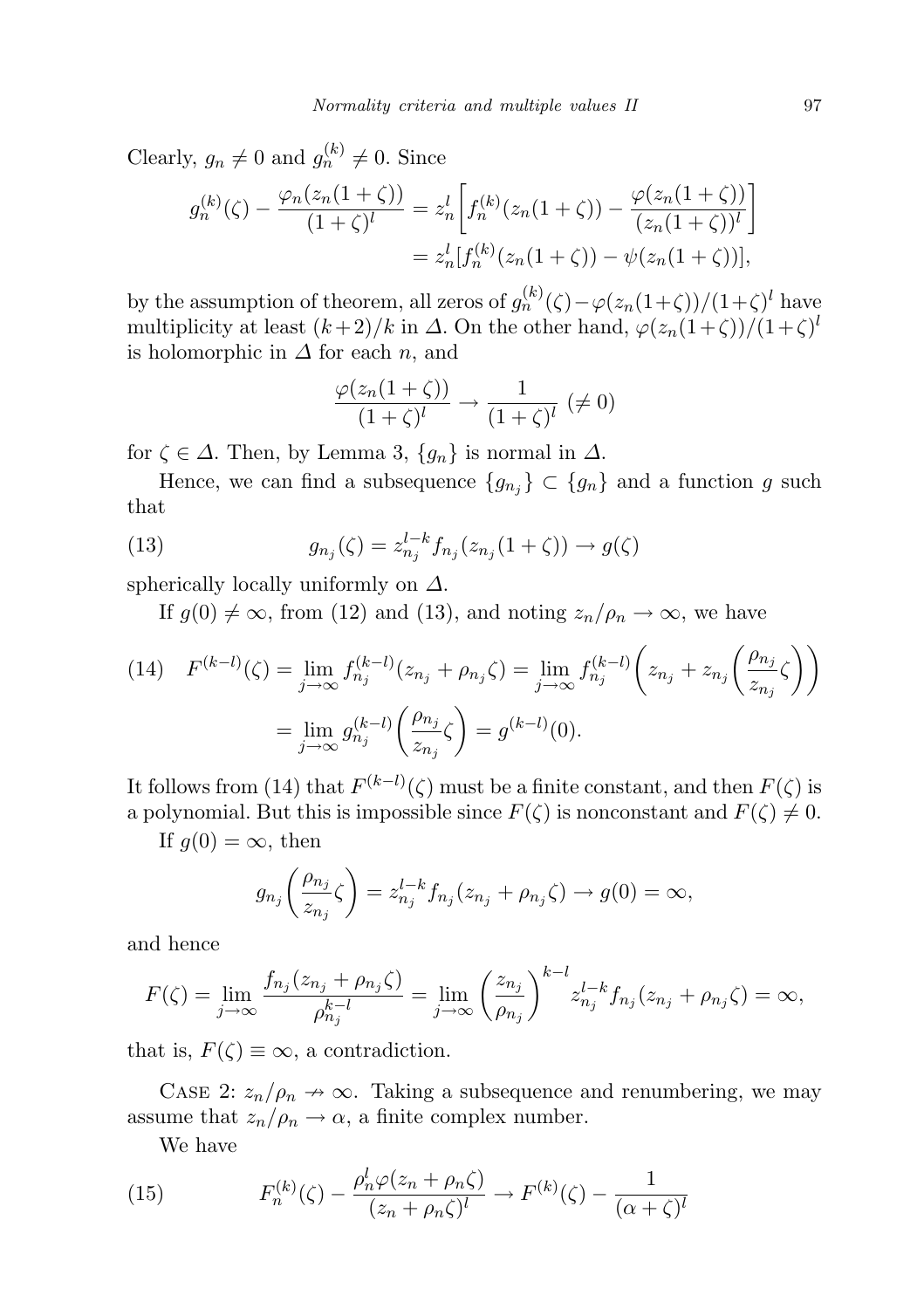on  $\mathbb{C} \setminus \{-\alpha\}$ . Since

$$
F_n^{(k)}(\zeta) - \frac{\rho_n^l \varphi(z_n + \rho_n \zeta)}{(z_n + \rho_n \zeta)^l} = \rho_n^l(f_n^{(k)}(z_n + \rho_n \zeta) - \psi(z_n + \rho_n \zeta)),
$$

and  $f_n^{(k)}(z_n + \rho_n \zeta) - \psi(z_n + \rho_n \zeta)$  has only zeros with multiplicity at least  $(k+2)/k$ , Hurwitz's theorem and (15) imply that all zeros of  $F^{(k)}(\zeta)$  –  $1/(\alpha + \zeta)^l$  have multiplicity at least  $(k+2)/k$ .

Using Nevanlinna's first and second fundamental theorems (for small functions), we have

$$
T(r, F^{(k)}) \leq \bar{N}(r, F^{(k)}) + \bar{N}\left(r, \frac{1}{F^{(k)}}\right) + \bar{N}\left(r, \frac{1}{F^{(k)} - 1/(\alpha + \zeta)^l}\right) + S(r, F^{(k)})
$$
  
\n
$$
\leq \frac{1}{k+1} N(r, F^{(k)}) + \frac{k}{k+2} N\left(r, \frac{1}{F^{(k)} - 1/(\alpha + \zeta)^l}\right) + S(r, F^{(k)})
$$
  
\n
$$
\leq \frac{1}{k+1} T(r, F^{(k)}) + \frac{k}{k+2} T\left(r, \frac{1}{F^{(k)} - 1/(\alpha + \zeta)^l}\right) + S(r, F^{(k)})
$$
  
\n
$$
\leq \frac{k^2 + 2k + 2}{k^2 + 3k + 2} T(r, F^{(k)}) + S(r, F^{(k)}).
$$

This implies that  $F$  is a rational function. However, by Lemma 2, such an F does not exist, a contradiction. Theorem 1 is thus proved.

Acknowledgements. Y. Xu was supported by NSFC (grant no. 10871094). J. M. Chang was supported by NSFC (grant no. 10871094), NSFU of Jiangsu, China (grant no. 08KJB110001) and the Qing Lan Project of Jiangsu, China.

## References

- <span id="page-7-3"></span>[\[1\]](http://dx.doi.org/10.1090/S0002-9939-00-05477-0) W. Bergweiler, Normality and exceptional values of derivatives, Proc. Amer. Math. Soc. 129 (2001), 121–129.
- <span id="page-7-2"></span>[\[2\]](http://dx.doi.org/10.1007/BF02788794) W. Bergweiler and J. K. Langley, Nonvanishing derivatives and normal families, J. Anal. Math. 91 (2003), 353–367.
- <span id="page-7-8"></span>[3] M. L. Fang and J. M. Chang, Normal families and multiple values, Arch. Math. (Basel) 88 (2007), 560–568.
- <span id="page-7-6"></span>[\[4\]](http://dx.doi.org/10.1007/BF01301627) G. Frank, Eine Vermutung von Hayman über Nullstellen meromorpher Funktionen, Math. Z. 149 (1976), 29–36.
- <span id="page-7-0"></span>[5] W. K. Hayman, Meromorphic Functions, Clarendon Press, Oxford, 1964.
- <span id="page-7-5"></span>[6] —, Research Problems in Function Theory, Athlone Press, London, 1967.
- <span id="page-7-7"></span>[\[7\]](http://dx.doi.org/10.1112/jlms/s2-48.3.500) J. K. Langley, Proof of a conjecture of Hayman concerning  $f$  and  $f''$ , J. London Math. Soc. (2) 48 (1993), 500–514.
- <span id="page-7-1"></span>[8] J. L. Schiff, Normal Families, Springer, New York, 1993.
- <span id="page-7-4"></span>[9] W. Schwick, Normality criteria for families of meromorphic functions, J. Anal. Math. 52 (1989), 241–289.